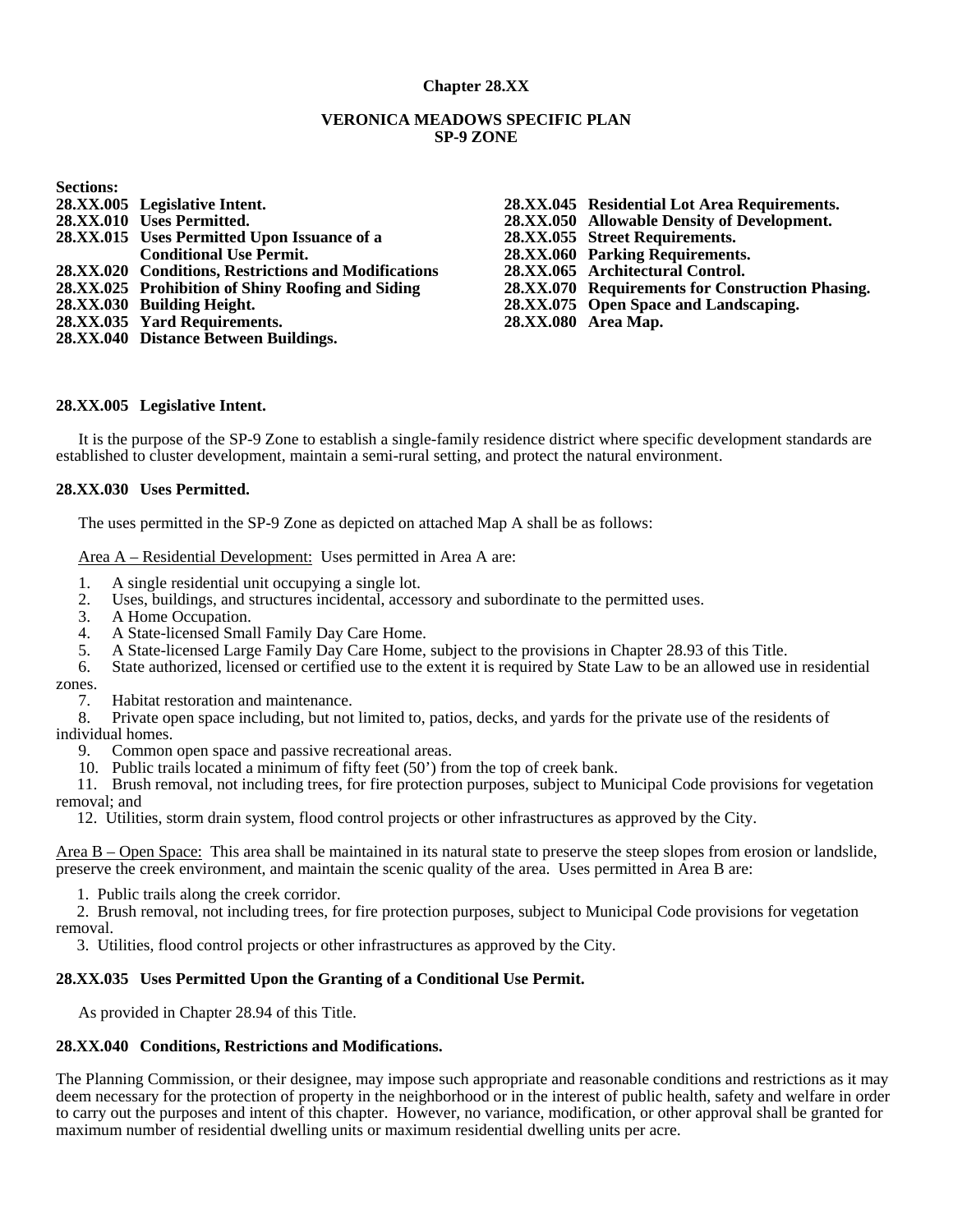## **28.XX.045 Prohibition of Shiny Roofing and Siding**

The materials used for roofing and siding on any building shall be of a nonreflective nature. A shiny, mirrorlike or glossy metallic finish for such materials is prohibited.

## **28.XX.050 Building Height.**

No building in this zone shall exceed a height of thirty feet (30') nor exceed the height limitation imposed for the protection and enhancement of solar access by Chapter 28.11 of this Title.

## **28.XX.060 Yard Requirements.**

1. FRONT YARD. Each lot shall provide a front yard of not less than twenty feet (20').

2. INTERIOR YARDS. Each lot shall provide interior yards of not less than six feet (6').

 3. OPEN YARD AREA. Each lot shall provide at least one (1) open yard area which contains a minimum of one thousand two hundred fifty (1,250) square feet of lot area.

# **28.XX.065 Reduction in Yard Requirements.**

 1. ATTACHED MAIN BUILDINGS. Main buildings may be constructed on an interior property line, when attached to another main building on an adjacent property, as follows:

 a. The buildings are attached by not less than eight feet (8') in length of one of the walls or roof, or not less than one hundred percent (100%) of any wall less than eight feet (8<sup>'</sup>) in length;

 b. Said configuration shall be allowed for no more than four (4) lots within the zone, resulting in no more than two buildings containing two dwelling units.

2. ACCESSORY BUILDINGS. Interior yards are not required for accessory buildings.<br>3. STEEP SLOPE IN FRONT YARD. Where the average natural slope of the front half

 3. STEEP SLOPE IN FRONT YARD. Where the average natural slope of the front half of a lot is more than one foot (1') rise or fall in five feet (5') horizontal, the front yard may be reduced by not more than five feet (5').

# **28.XX.070 Distance Between Buildings.**

No main building shall be closer than twenty feet (20') to any other main building on the same lot.

### **28.XX.080 Lot Area and Frontage Requirements.**

Each single-family dwelling with its accessory buildings hereafter erected shall be located upon a lot having:

- 1. A net area, excluding street rights of way and other publicly dedicated improvements, of not less than 5,500 square feet, providing that a minimum average net lot area of 8,500 square feet of all residential lots in Area A shall be provided.
- 2. Not less than 60 feet (60') of frontage on a public street.

The Planning Commission may allow the creation of lots without frontage on a public street, in accordance with the waiver provisions of Section 22.60.300 of this Code.

## **28.XX.085 Allowable Density of Development.**

The maximum density shall be 1.6 residential units per gross acre of Area A. The maximum number of residential units in this zone shall be twenty four (24).

# **28.XX.090 Open Space and Landscaping.**

Not less than 50 percent (50%) of the gross acreage of Area A in shall be common open space devoted to planting, walkways, natural drainage features (e.g., bioswales, retention basins), riparian corridor, and passive recreational areas.

### **28.XX.095 Street Requirements.**

 If necessary to preserve natural terrain features or open space, the Planning Commission may grant exceptions to City street design standards as may be deemed necessary to assure that the intent of this Chapter is observed, that adequate public parking is provided, and the public welfare and safety secured.

### **28.XX.110 Off-street Parking.**

Off-street parking shall be provided as required in Chapter 28.90 of this Title.